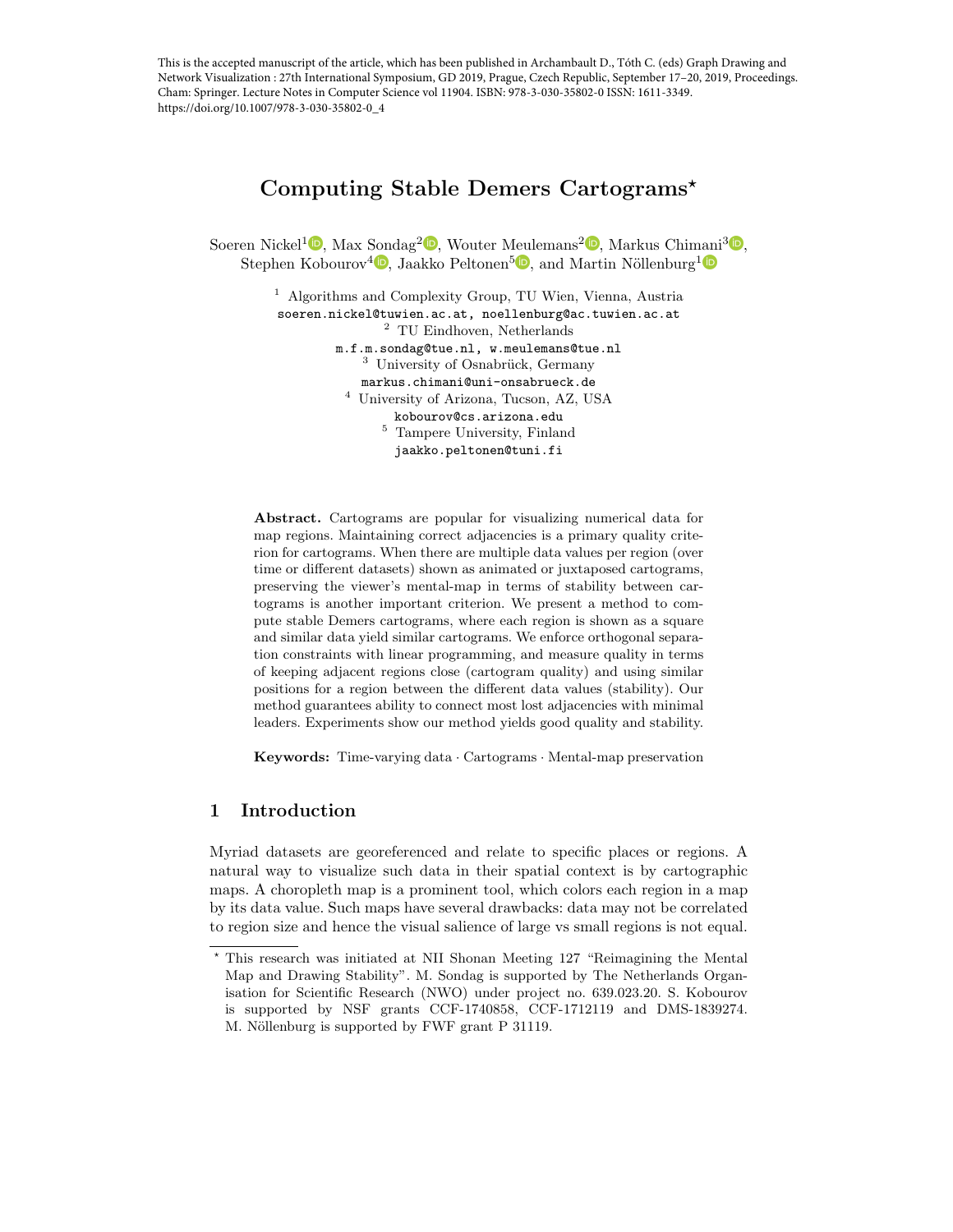Moreover, colors are difficult to compare and not the most effective encoding for numeric data [\[23\]](#page-13-0), requiring a legend to facilitate relative assessment.

Cartograms, also called value-by-area maps, overcome the drawbacks by reducing spatial precision in favor of clearer encoding of data values: the map is deformed such that each region's visual size is proportional to its data value. Attention is then drawn to items with large data values and comparison of relative magnitudes becomes a task of estimating sizes – which relies on more accurate visual variables for numeric data [\[23\]](#page-13-0). This also frees up color as a visual variable. Cartogram quality is assessed by criteria [\[25\]](#page-13-1) including 1. Spatial deformation: regions should be placed close to their geographic position; 2. Shape deformation: each region should resemble its geographic shape; 3. Preservation of relative directions: spatial relations such as north-south and east-west should be maintained. 4. Topological accuracy: geographically adjacent regions should be adjacent in the cartogram, and vice versa. 5. Cartographic error: relative region sizes should be close to the data values. Criteria 1-4 describe geographical accuracy of the region arrangement. Maintaining relative directions also helps preserve a viewer's spatial mental model [\[30\]](#page-14-0) Criterion 5 (also called statistical error) captures how well data values are represented. Often techniques aim at zero cartographic error sacrificing other criteria.

Cartograms can also be effective for showing different datasets of the same regions, arising from time-varying data such as yearly censuses yielding temporally ordered values for each region, or from available measurements of different demographic variables that we want to explore, compare and relate, yielding a vector or set of values for each region. Visualizations for multiple cartograms include animations (especially for time series), small multiples showing a matrix of cartograms, or letting a user interactively switch the mapped value in one cartogram. See for example the interactive Demers cartogram accompanying an article from the New York Times<sup>[6](#page-1-0)</sup>. In such methods, cartograms should be as similar as the data values allow: we thus want cartograms to be *stable* by using similar layouts. This helps retain the viewer's mental map [\[22\]](#page-13-2), supporting linking and tracking across cartograms. Thus, we obtain an important criterion with multivariate or time-varying data. **Stability**: for high stability, cartograms for the same regions using different data values should have similar layouts. The relative importance of the criteria depends on the tasks to be facilitated. Nusrat and Kobourov's taxonomy of ten tasks [\[25\]](#page-13-1) can also be considered with multiple cartograms. Many tasks focus on the data values. As such, a representation of a region of low complexity allows for easier estimation and size comparison.

Contribution. We focus on Demers cartograms (DC; [\[3\]](#page-12-0)) which represent each region by a suitably sized square, similar to Dorling cartograms [\[9\]](#page-12-1) which use circles. Their simplicity allows easy comparison of data values, since aspect ratio is no longer a factor, unlike, e.g., for rectangular cartograms [\[19\]](#page-13-3). However, as abstract squares incur shape deformation, in spatial recognition tasks the cartogram embedding as a whole must be informative, so the layout must op-

<span id="page-1-0"></span><sup>6</sup> [https://archive.nytimes.com/www.nytimes.com/interactive/2008/09/04/business/](https://archive.nytimes.com/www.nytimes.com/interactive/2008/09/04/business/20080907-metrics-graphic.html) [20080907-metrics-graphic.html,](https://archive.nytimes.com/www.nytimes.com/interactive/2008/09/04/business/20080907-metrics-graphic.html) accessed June 2019.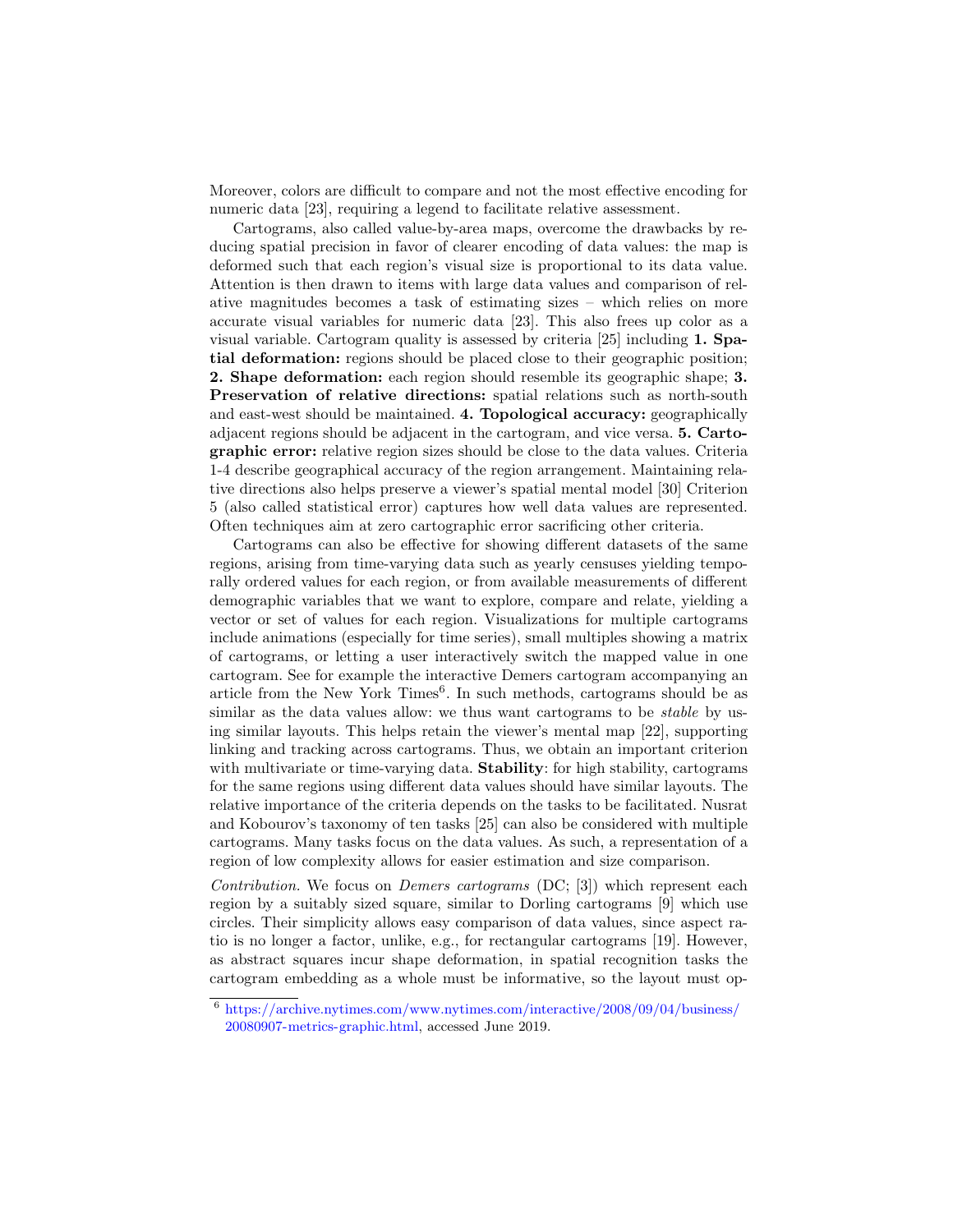

<span id="page-2-0"></span>Fig. 1. Cartograms displaying drug poisoning mortality, total GDP and population of the contiguous states of the US in 2016. The layout minimizes distance between adjacent regions. Lost adjacencies are indicated with red leaders. Color is used only to facilitate correspondences between the cartograms.

timize as much as possible the other geographic criteria: spatial deformation, preservation of relative directions and topological accuracy. We contribute an efficient linear programming algorithm to compute high-quality stable DCs. Our DCs have no cartographic error, satisfy given constraints on spatial relations, and allow trade-off between topological error and stability. Linear interpolation between different DCs yields no overlap during transformation. Lost adjacencies– satisfying a mild assumption–can be shown as minimal-length planar orthogonal lines. Fig. [1](#page-2-0) shows examples. Experiments compare settings of our linear program to each other and to a force-directed layout we introduce (also novel for DCs); results show that our linear program efficiently computes stable DCs.

Related work. Cartogram-like representations date to the 1800s. In the 1900s most standard cartogram types were defined, including rectangular value-byarea cartograms [\[26\]](#page-13-4) and more recent ones [\[13,](#page-13-5)[19\]](#page-13-3). The first automatically generated cartograms are continuous deformation ones [\[29\]](#page-14-1) followed by others [\[12,](#page-13-6)[15\]](#page-13-7). Dorling cartograms [\[9\]](#page-12-1) and DCs [\[3\]](#page-12-0) exemplify the non-contiguous type representing regions by circles and squares respectively. Layouts representing regions by rectangles and rectilinear polygons have received much attention in algorithmic literature, see e.g.  $[1, 7, 11]$  $[1, 7, 11]$  $[1, 7, 11]$ , and typically focus on aspect ratio, topological error and region complexity. Compared to DCs, rectilinear variants have higher visual complexity and added difficulty to assessing areas. No cartogram type can guarantee a both statistically and geographically accurate representation; see a recent survey [\[25\]](#page-13-1). Measures exist to evaluate quality of cartogram types and algorithms, see e.g. [\[2,](#page-12-4) [17\]](#page-13-9).

There is little work on evaluating or computing stable cartograms for timevarying or multivariate data. Yet they are used in such manner, e.g., as a sequence of contiguous cartograms showing the evolution of the Internet [\[16\]](#page-13-10).

DCs relate to contact representations, encoding adjacencies between neighboring regions as touching squares. The focus in graph theory and graph drawing literature lies on recognizing which graphs can be perfectly represented. Even the unit-disk case is NP-hard [\[5\]](#page-12-5), though efficient algorithms exist for some restricted graph classes [\[8\]](#page-12-6). Klemz et al. [\[18\]](#page-13-11) consider a vertex-weighted variant using disks, that is, with varying disk sizes. Various other techniques are similar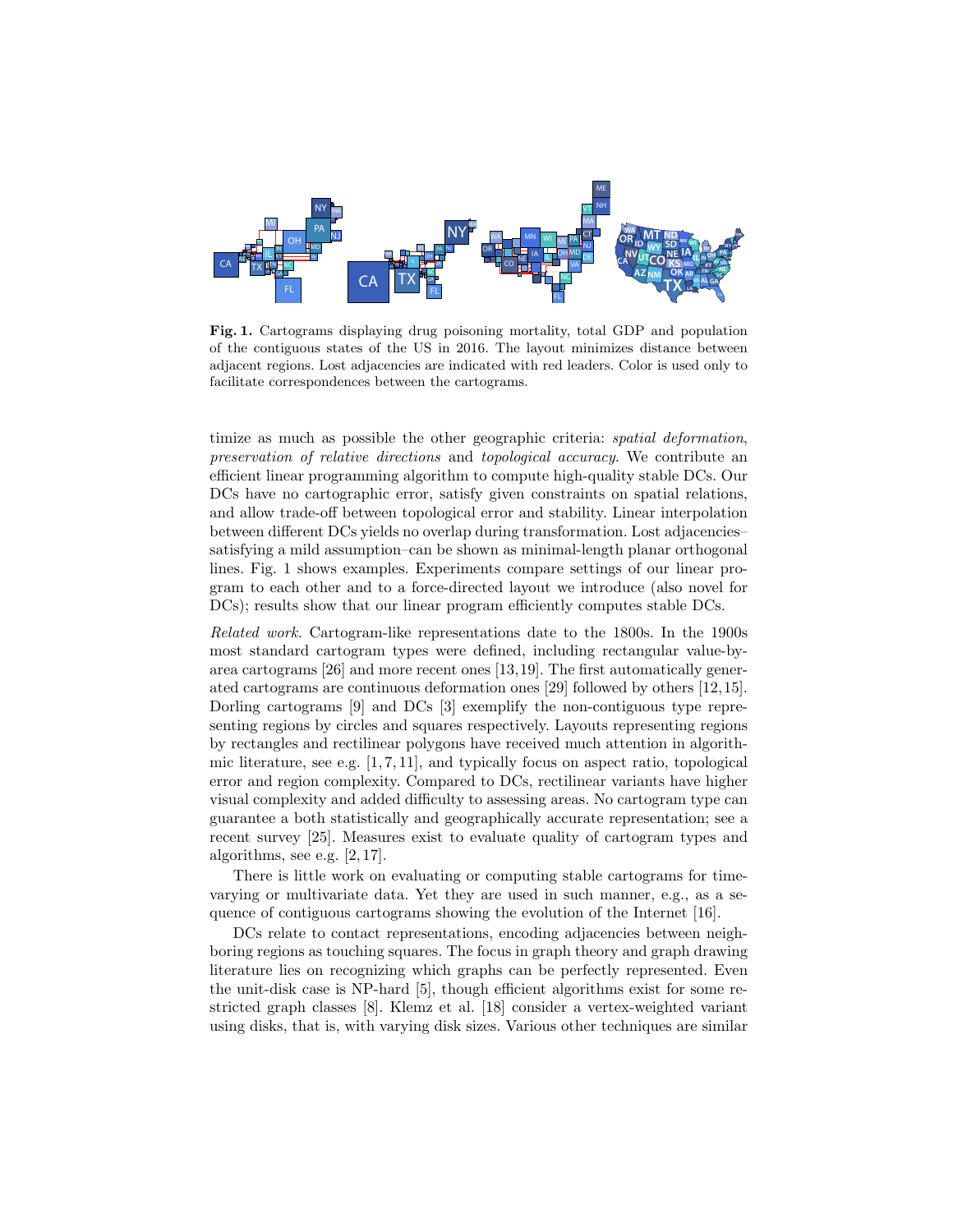to DCs, using squares or rectangles for geospatial information. Examples include grid maps, see, e.g., [\[10\]](#page-12-7) for algorithms and [\[21\]](#page-13-12) for computational experiments. Recently, Meulemans [\[20\]](#page-13-13) introduced a constraint program to compute optimal solutions under orthogonal order constraints for diamond-shaped symbols. We use similar techniques, but refer to Section [2](#page-3-0) for a discussion of the differences.

## <span id="page-3-0"></span>2 Computing a single DC

First, we consider a DC for a single weight vector. We are given a set of weighted regions with their adjacencies, and a set of directional relations. We compute a layout realizing the weights with disjoint squares that may touch only if adjacent, so that directional relations are "roughly" maintained. We quantify the quality of the layout by considering the distances between any two squares representing adjacent regions. We show that the problem, under appropriate distance measures, can be solved via linear programming in polynomial time.

Formal setting. We are given an input graph  $G = (R, T)$ . For each region  $r \in R$ we are given its centroid in  $\mathbb{R}^2$  and its weight  $w(r)$ , the side length of the square that represents it in output. The graph has an edge in  $T$  if and only if the original regions are adjacent, thus their respective squares in the output should be adjacent as well. We are also given two sets  $H, V$  of ordered region pairs. A pair  $(r, r')$  is in H, if r should be horizontally separated from r' such that there exists a vertical line  $\ell$  with the square of r being left of  $\ell$  and r' to its right. Analogously, V encodes vertical separation requirements. If  $r$  and  $r'$  are adjacent, then  $(r, r')$  is either in H or in V (but not in  $H \cap V$ ) and they should touch  $\ell$ , otherwise we require a strict separation to avoid false adjacencies; we are given a minimum gap  $\varepsilon$  to ensure that this non-adjacency can be visually recognized.<sup>[7](#page-3-1)</sup> The sets  $H$  and  $V$  model the relative directions criterion for DCs and any two regions are paired in at least one of those sets. To ensure a DC exists satisfying the separation constraints, the directed graph  $D = (R, H \cup V)$ must be a directed acyclic graph (DAG). We consider these relations transitive: if  $(r, r') \in H$  and  $(r', r'') \in H$ , then this enforces that there exists a vertical line separating  $(r, r'')$  in any DC and thus  $(r, r'')$  is in H.

The output—a placement of a square for each region—can be stored as a point  $P: R \to \mathbb{R}^2$  for each region, encoding the center of its square. A placement  $P$  is valid, if it satisfies the separation constraints of  $H$  and  $V$ . This implies all squares are pairwise interior disjoint (or fully disjoint for nonadjacent regions). We look for a valid placement where distances between non-touching squares of originally adjacent regions are minimized; this will be made more precise below.

Deriving separation constraints. The regions' weights are given and their adjacencies and centroids easily derived, but separation constraints H and V are not. Various models can determine good directions or separation constraints [\[6\]](#page-12-8). We use the following model; it is symmetric and ensures constraints form a DAG.

<span id="page-3-1"></span><sup>&</sup>lt;sup>7</sup> In the implementation,  $\varepsilon$  is the minimum of the side length of the smallest region and 5% of the diagonal of the bounding box of the input regions R.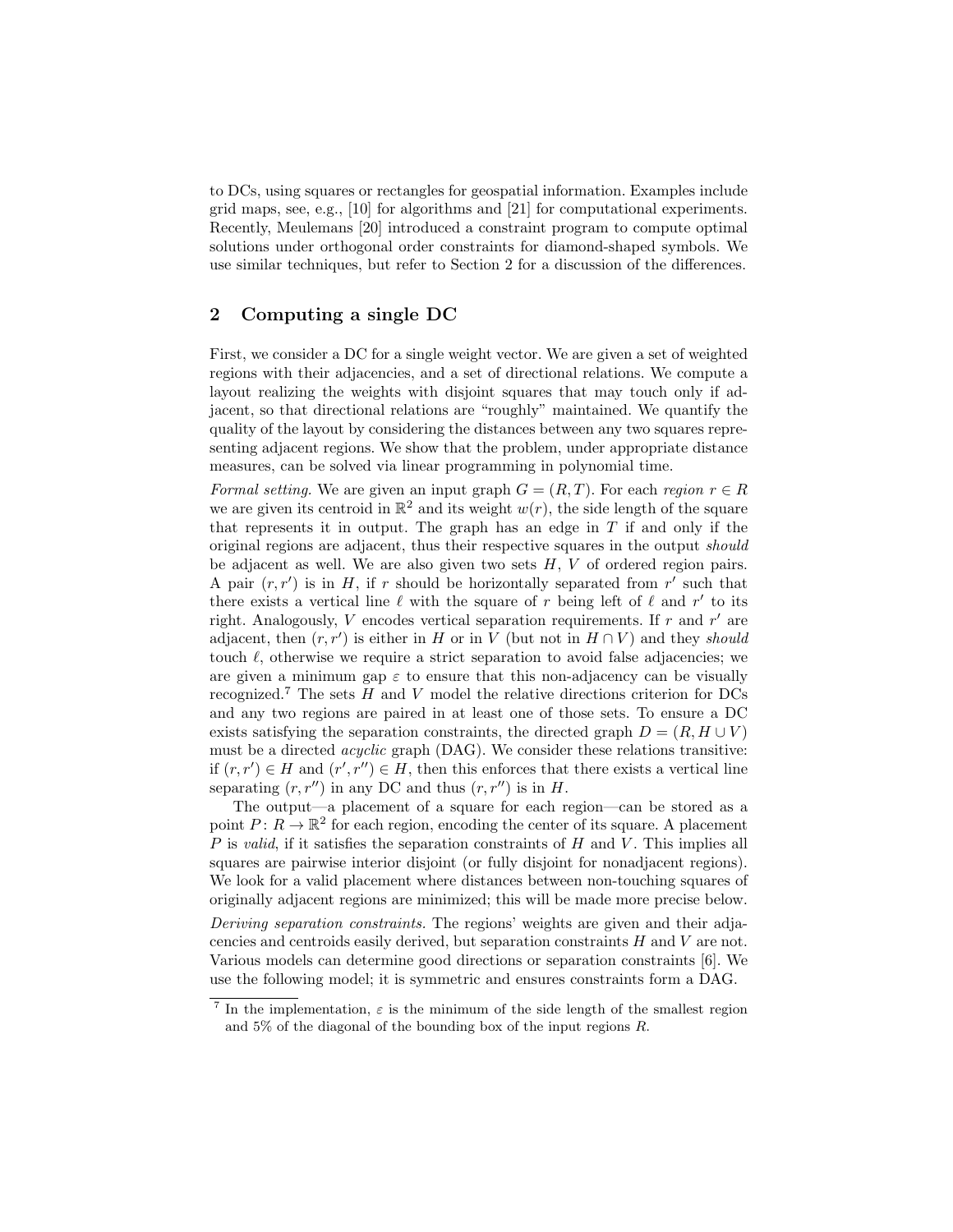For two regions  $(r, r')$  represented by centroids, we check whether their horizontal or vertical distance is larger. In the former case, we add  $(r, r')$  to  $H$  if  $r$ is left of  $r'$  and  $(r', r)$  to H otherwise. In the latter case, we add the pair to V in the appropriate order. We call this the weak setting. We call constraints added in this setting primary separation constraints.

In the strong setting, we may add an extra constraint for nonadjacent region pairs whose bounding boxes admit both horizontal and vertical separating lines: if a pair has a primary separation constraint in  $H$  or  $V$ , we add a secondary separation constraint to  $V$  or  $H$  respectively.

Linear Program. We model optimal solutions to the problem via a polynomiallysized linear program (LP), which lets us solve the problem in polynomial time. For each  $r \in R$ , we introduce variables  $x_r$  and  $y_r$  for the center  $P(r) = (x_r, y_r)$  of the square. For any originally adjacent regions  $\{r, r'\} \in T$  we introduce variables  $h_{r,r'}$  and  $v_{r,r'}$  for the (non-negative) distance between two squares. For any two regions r, r', we define shorthands: let  $w_{r,r'} := \frac{(w(r)+w(r'))}{2}$  $\frac{w(r)}{2}$  and let  $gap_{r,r'} = \varepsilon$  if  $\{r, r'\}\notin T$ , and 0 otherwise.

<span id="page-4-2"></span><span id="page-4-1"></span><span id="page-4-0"></span>
$$
\min \sum_{\{r,r'\} \in T} h_{r,r'} + v_{r,r'} \tag{1}
$$

$$
x_{r'} - x_r \ge w_{r,r'} + gap_{r,r'} \qquad \qquad \forall (r,r') \in H \qquad (2)
$$

$$
y_{r'} - y_r \ge w_{r,r'} + gap_{r,r'} \qquad \qquad \forall (r,r') \in V \qquad (3)
$$

$$
h_{r,r'} \ge \max\{(x_r - x_{r'}) - w_{r,r'}, (x_{r'} - x_r) - w_{r,r'}\} \qquad \forall \{r, r'\} \in T \quad (4)
$$

<span id="page-4-5"></span><span id="page-4-4"></span><span id="page-4-3"></span>
$$
v_{r,r'} \ge \max\{(y_r - y_{r'}) - w_{r,r'}, (y_{r'} - y_r) - w_{r,r'}\} \qquad \forall \{r, r'\} \in T \quad (5)
$$

$$
h_{r,r'}, v_{r,r'} \ge 0 \qquad \qquad \forall \{r,r'\} \in T \qquad (6)
$$

The objective [\(1\)](#page-4-0) minimizes a sum of the distances between regions with broken adjacencies in the  $L_1$  metric. Constraints [\(2\)](#page-4-1) and [\(3\)](#page-4-2) ensure separation requirements by forcing square centers far enough apart. For nonadjacent regions, the gap function assures a recognizable gap of width  $\varepsilon$  between resulting squares. Constraints [\(4\)](#page-4-3)–[\(6\)](#page-4-4) bind distance variables  $h, v$  with positional variables x, y. Here [\(4\)](#page-4-3) and [\(5\)](#page-4-5) encode two linear constraints per line, one for each term in the 'max' function. As [\(1\)](#page-4-0) minimizes the distances, it suffices to enforce lower bounds, hence the ' $\geq$ ' in the constraints. In an optimal solution, either one of the two versions, or the non-negativity constraint [\(6\)](#page-4-4) will be satisfied with equality.

Improving the gaps. The above model has two minor flaws. First, two squares 'touch' even if they only do so at corners; we resolve this by adding  $\varepsilon$  to the righthand side of [\(4\)](#page-4-3) (or [\(5\)](#page-4-5)) for vertically (or horizontally, respectively) separated region pairs in T. This allows  $h_{r,r'} = 0$  ( $v_{r,r'} = 0$ ), when squares share a segment at least  $\varepsilon$  long. Second, in the strong setting the LP asks for a minimum gap  $\varepsilon$ along both axes. This is not not needed for visual separation, so we remove the gap requirement from the secondary separation constraint.

Fine-tuning the optimization criteria. The LP minimizes a sum of distances between adjacent regions. Cartogram literature emphasizes counting lost adjacencies between regions, not the distance between them. We prefer our measure since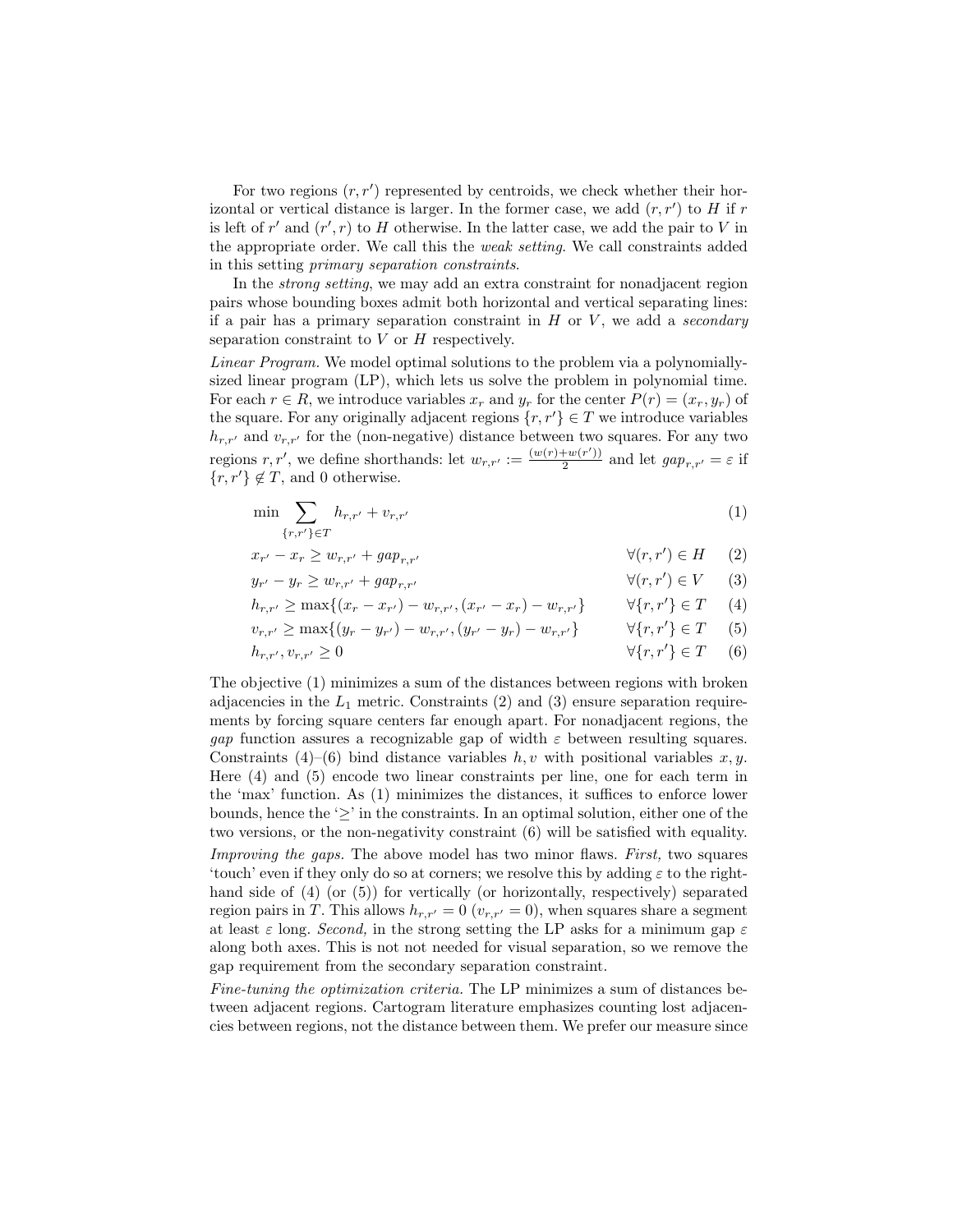1) there is a big difference if two neighboring countries are set apart by a small or large gap; 2) while the LP can be turned to an integer linear program to count lost adjacencies, it greatly increases computational complexity—optimizing for adjacencies is typically NP-hard, e.g., for disks [\[4,](#page-12-9) [5\]](#page-12-5) or segments [\[14\]](#page-13-14).

Our linear program typically admits several optimal solutions, due to translation invariance and since touching squares may slide freely along each other as long as they touch. We introduce a *secondary* term to the objective to nuance selection of better layouts, multiplied by a small constant to not interfere with the original (primary) objective. The secondary term optimizes preservation of relative directions between squares within the freedom of the optimal solution.

Consider regions  $r$  and  $r'$ . W.l.o.g., assume their original centroids are horizontally farther apart than vertically, and r is left of r', so  $(r, r') \in H$ . We compute a directional deviation  $d_{rr'} = |(y_r + \alpha(x_{r'} - x_r)) - y_{r'}|$ , where  $\alpha$  is the (finite) slope of the ray from r to r' in the input graph G. Similar to [\(4\)](#page-4-3), the objective function will minimize  $d_{rr'}$ ; we weigh this term more heavily for adjacent regions. We thus turn the above formula into two linear inequalities.

Alternatives exist for the secondary criterion: displacement from the original location helps find layouts maintaining many adjacencies for grid maps of equal-size squares [\[10,](#page-12-7)[21\]](#page-13-12). For each region we measure  $L_1$  displacement from its *origin* (centroid of the original region in the geographic map) to the square center  $P(r)$ .

Comparison to overlap removal. A technique placing disjoint squares exists to remove overlap of diamond (45 degree rotated square) glyphs for spatial point data [\[20\]](#page-13-13), asking to minimally displace varying-size diamonds to remove all overlap, constrained to keep orthogonal order of their centers. Rotating the scenario to yield squares does not yield axis-parallel order constraints but "diagonal" ones, different from our strong setting. A "weak order constraints" variant is mentioned, related to our LP in the weak setting, if we change our objective to one only optimizing displacement relative to original locations. Fig. [2](#page-6-0) shows similarities and differences considering the feasibility area between two regions. Extensions in [\[20\]](#page-13-13) can be applied in our scenario, e.g., reducing actively considered separation constraints by removing transitive relations ("dominance" in [\[20\]](#page-13-13)). Time-varying data is briefly considered in [\[20\]](#page-13-13), only conceptualizing a trade-off between origin-displacement and stability for artificial data; we discuss several optimization criteria, also focusing on adjacencies which are not considered in [\[20\]](#page-13-13), use real-world data experiments, and compare to a baseline DC implementation to move beyond the limits of linear programming.

The lemma below matches an observation from [\[20\]](#page-13-13) that carries over to our setting. It implies that cartograms for different weight functions but with the same constraints have a smooth and simple transition between any such DCs helping to retain the user's mental map.

**Lemma 1.** Let R be a set of regions with separation constraints H and V. Let A and  $B$  be two DCs for R, both satisfying H and V. Then, any linear interpolation between  $A$  to  $B$  also satisfies  $H$  and  $V$  and is thus overlap-free.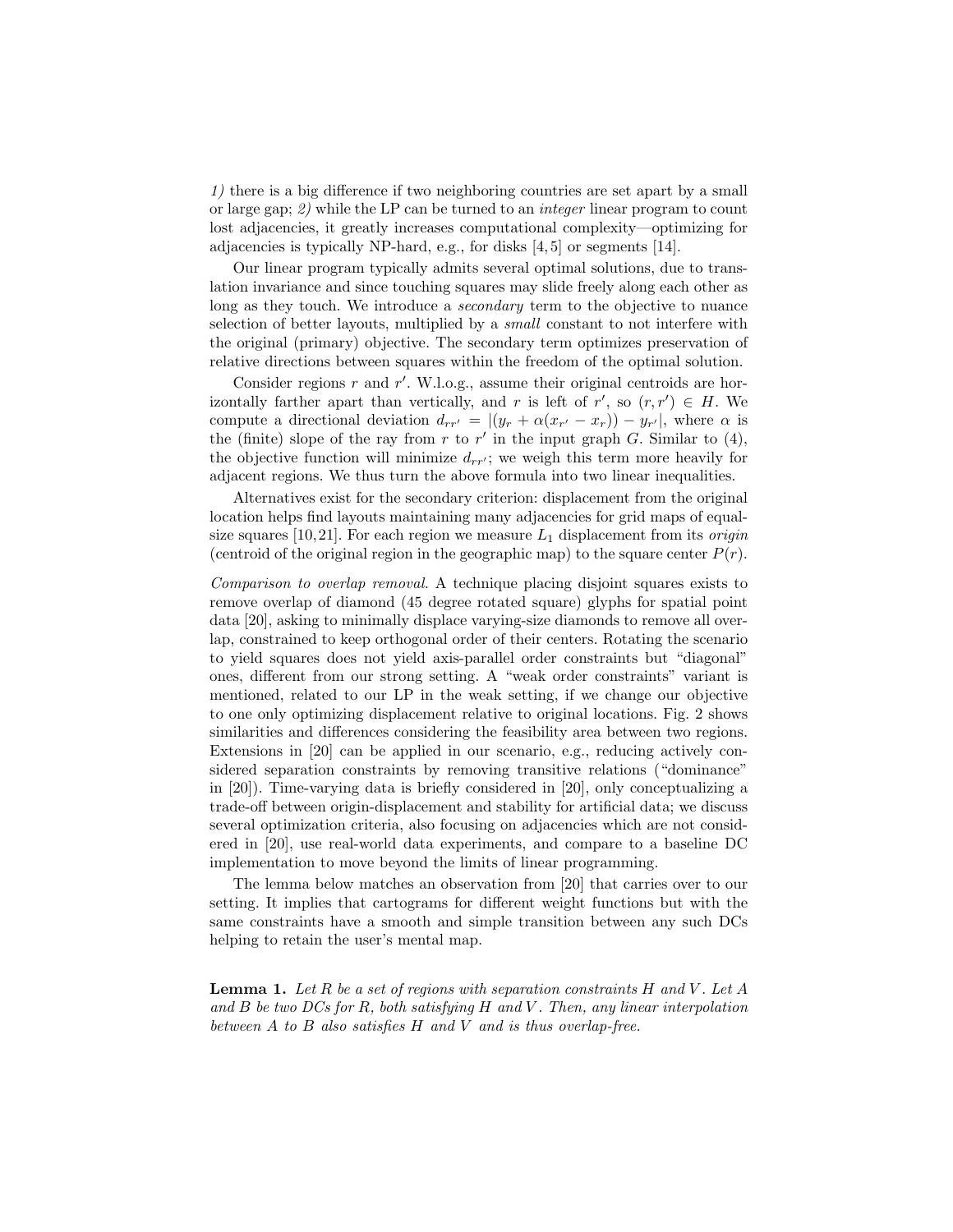

<span id="page-6-0"></span>Fig. 2. Feasibility area where  $r'$  may be placed w.r.t r, when  $r'$  is primarily to the right of r. (a) In terms of feasibility, our weak setting and weak order constraints in [\[20\]](#page-13-13) coincide. (b) Feasibility using a rotated orthogonal order [\[20\]](#page-13-13). (c) Feasibility in the strong setting.

## <span id="page-6-3"></span>3 Computing stable DCs for multiple weights

The method can be extended for regions having multiple weights. We are given a set of weight functions  $W = \{w_1, \ldots, w_k\}$ . We aim to compute a DC for each  $w_i \in W$ , i.e., positions  $P_i(r)$  for each  $r \in R$  and  $w_i \in W$ . If each weight function represents the same data semantic, say population size, at different times, we consider  $W = \{w_1, \ldots, w_k\}$  ordered by the k time steps; we call this setting *time series*. If each weight function represents measurements of different data semantics (possibly at the same time), say population and gross domestic product, we treat  $W$  as an unordered set; we call this setting *weight vectors*.

As we focus on cartogram stability over multiple datasets, we combine the weight functions into one LP that computes the set of DCs, with potentially different centers  $P_i(r)$  for each region r and weight function  $w_i$ . This lets us add constraints and optimization objectives for stability. We change objective [\(1\)](#page-4-0) and add constraints to minimize displacement between centers of the same region for different weight functions. We re-use notation in Section [2](#page-3-0) with superscript i denoting respective variables for weight function  $w_i \in W$ .

<span id="page-6-1"></span>
$$
\min \sum_{i=1}^{k} \sum_{\{r,r'\} \in T} (h_{r,r'}^i + v_{r,r'}^i) + \sum_{\{i,j\} \in I} \sum_{r \in R} (c_r^{i,j} + d_r^{i,j}) \tag{7}
$$

<span id="page-6-2"></span>
$$
c_r^{i,j} \ge \max\{(x_r^i - x_r^j), (x_r^j - x_r^i)\}\qquad \forall r \in R, \{i, j\} \in I \tag{8}
$$

$$
d_r^{i,j} \ge \max\{(y_r^i - y_r^j), (y_r^j - y_r^i)\}\qquad \forall r \in R, \{i, j\} \in I \tag{9}
$$

Here set I contains index pairs of weight functions  $\{w_i, w_j\}$  for which displacement should be minimized. For each  $r \in R$ , variables  $c_r^{i,j}$  and  $d_r^{i,j}$  measure the horizontal and vertical displacement between  $P_i(r)$  and  $P_j(r)$  due to [\(8\)](#page-6-1) and [\(9\)](#page-6-2).

For which weight functions to relate in  $I$ , we consider two options: 1) relate all pairs of functions so  $I = \begin{pmatrix} W \\ 2 \end{pmatrix}$ , which is natural for weight vectors where an analyst may want to compare the DCs for any two weight functions; and 2) relating consecutive pairs in a predefined order of the functions so  $I = \{(i, i+1) \mid$  $1 \leq i \leq k-1$ , which is natural for time series. An alternative 3) for time series initially computes a DC for  $w_1$  (e.g., minimizing displacement to region centroids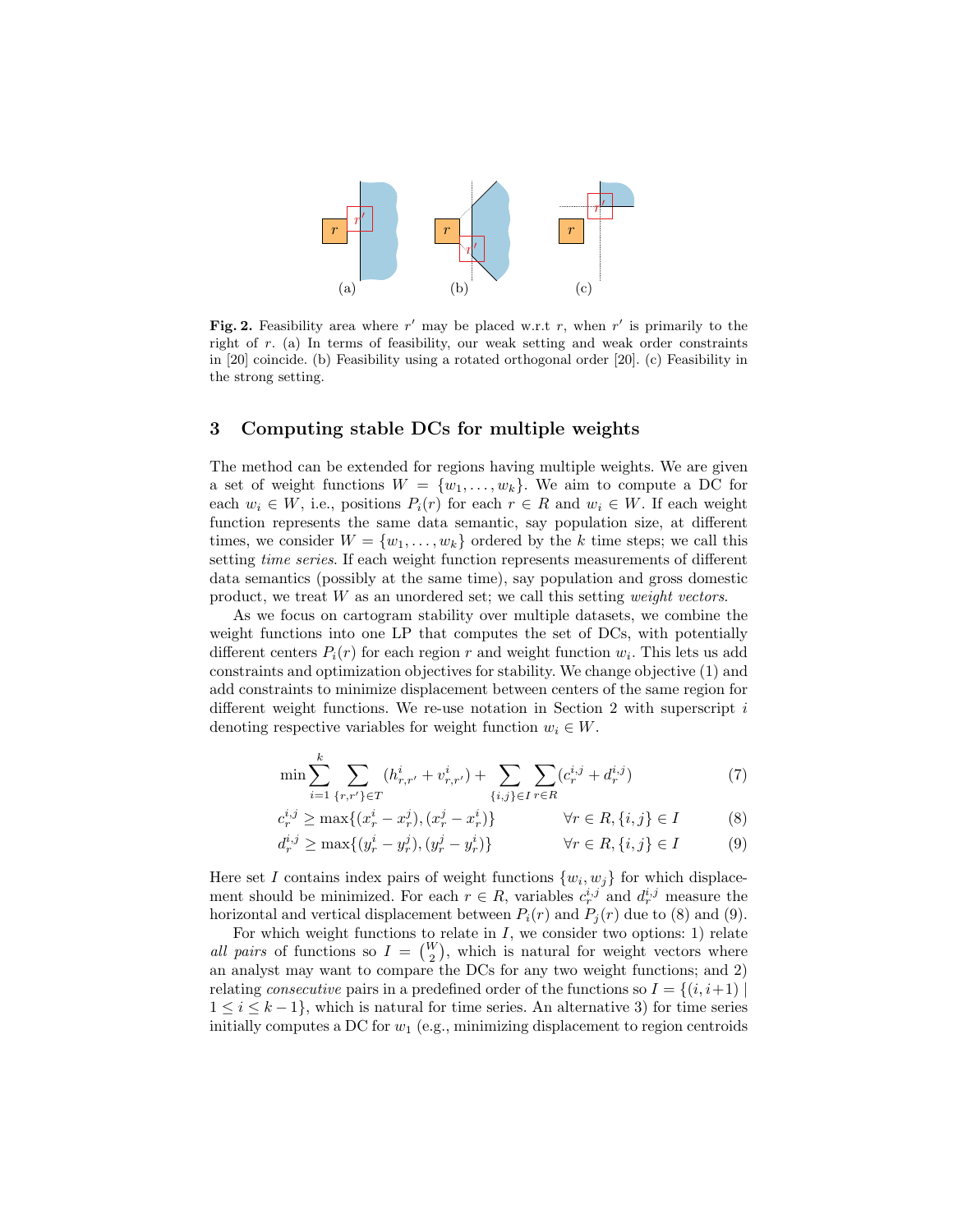in the initial map) and then iteratively solves the LP for one DC and weight function  $w_i$   $(i \geq 2)$ , where we minimize the displacement only with respect to the previously solved DC for weight function  $w_{i-1}$ . Due to its restricted solution space 3) is expected to be faster to solve than 2) but with lower stability. In some scenarios another option 4) may be worthwhile: one weight function, say  $w_1$ , may be considered central to the dataset and displacements are only considered relative to it, so I contains pairs  $\{1, i\}$  for all  $2 \leq i \leq k$ .

Not all planar graphs can be represented using touching squares of any size. A real-world example is Luxembourg having three pairwise neighbors; the input graph  $G$  is a  $K_4$ . Thus any DC may need to break some adjacencies. To show lost adjacencies we use leaders – orthogonal polylines connecting the two squares. We want leaders to have minimal length and low complexity which we can guarantee under mild assumptions: 1) leaders can coincide with square boundaries; 2) regions to be connected are realisable, i.e., a valid DC (with possibly different weights) exists for each pair of regions such that they are adjacent. Let  $L_1^B(r_1, r_2)$ denote the minimal  $L_1$  distance between squares of regions  $r_1$  and  $r_2$  in DC B. The following lemmas are proven in Appendix A in the full version [\[24\]](#page-13-15) – the proof of the first is constructive and gives a simple  $O(n^2)$  algorithm to compute all leaders.

**Lemma 2.** Consider DCs with separation constraints  $H$ ,  $V$  and two regions  ${r_1, r_2} \in T$ . Let  $(r_1, r_2)$  be a minimal pair in H or V. Then, in any DC B, there is a monotone leader  $\ell$  between  $r_1$  and  $r_2$  with length  $L_1^B(r_1, r_2)$ .

**Lemma 3.** Let  $\{r_1, r_2\} \in T$  and assume a DC A exists with  $r_1$  and  $r_2$  adjacent, from which H and V are derived in the strong setting. Then, for any DC B satisfying H and V, a leader  $\ell$  exists between  $r_1$  and  $r_2$  with at most two bends.

# 4 Experimental setup

We compare 18 variants of our linear programs with each other and to 4 variants of a baseline force-directed DC layout implementation, as described below.

Linear programs. We categorize our method according to three criteria: A) optimization term, B) method of deriving constraints, and C) how we deal with different time steps. For A) our linear program admits three primary optimization terms: TOP – distance between topologically adjacent regions; CNT – number of lost adjacencies;  $\overline{ORG}$  – distance to the origin (region's centroid in the geographic map). We use the indicated primary optimization term, complemented by the secondary constraint of maintaining relative directions. For B), separation constraints are deduced from the input map in one of two ways, S and W, matching the strong and weak case respectively. For C), we deal with different weight values (time series/weight vectors) in three ways called *stability imple*mentations:  $CO$  – we add an optimization term to minimize distance between layouts of all (complete) weight value pairs; (2)  $SU$  – we add an optimization term to minimize distance between layouts of successive weight values; (3)  $IT -$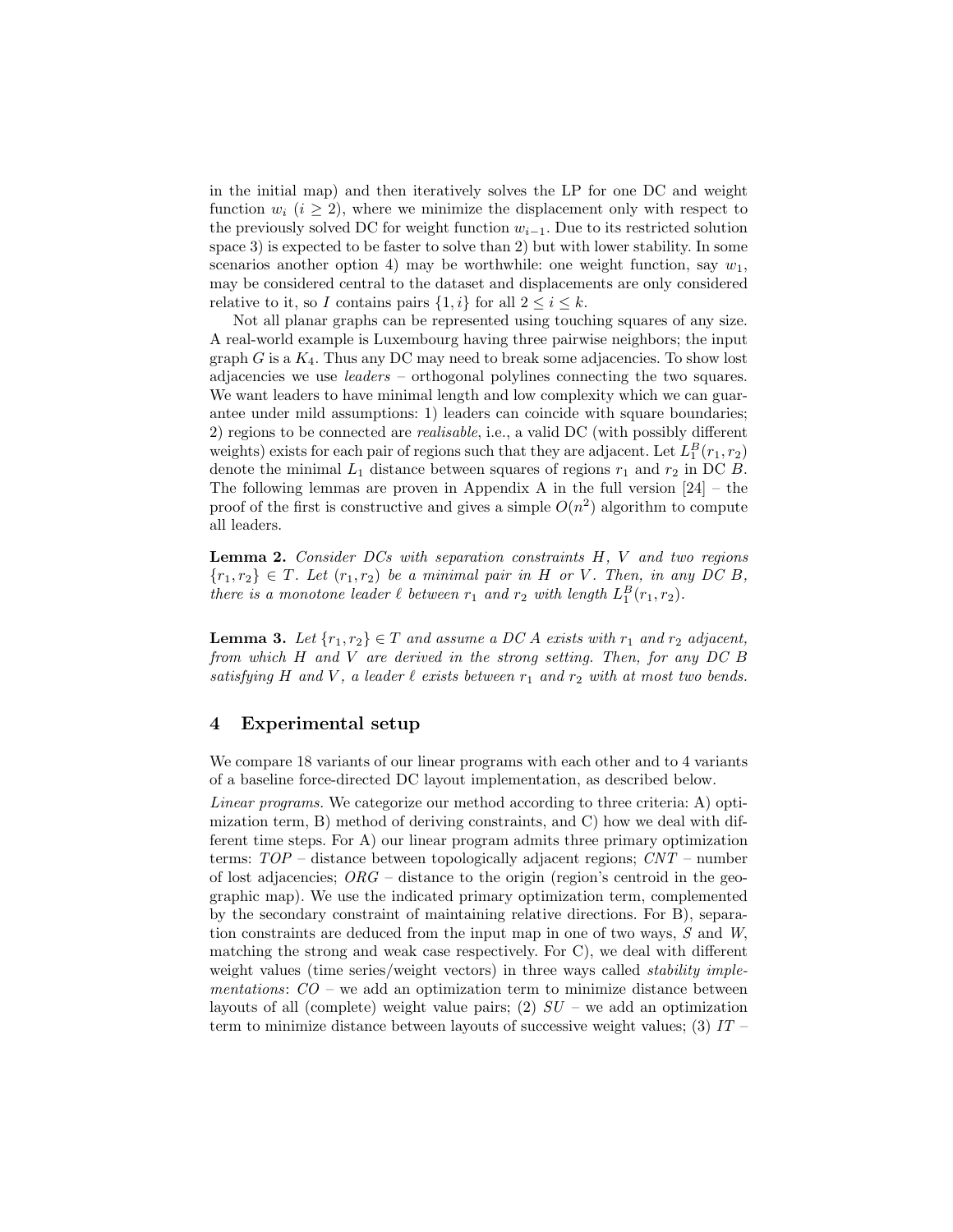we iteratively solve a linear program including an optimization term to minimize distance to previously calculated layouts. We specify our methods by concatenating the three aspects in order, for example, TOP-S-SU indicates the linear program optimized for distances of topologically adjacent regions with strong separation constraints and with successive weight values linked.

Force-directed method. DCs are hard to track down in literature, especially regarding computation. To our knowledge, there is no common baseline for computing a DC; we introduce a simple one. As Dorling cartograms and DCs are similar [\[3\]](#page-12-0) and Dorling cartograms use a force-directed method, we implement one here, too: FRC. For each pair of regions we define a disjointness force based on Chebyshev distance between their centers, which grows quadratically to push squares apart. We use the same desired distance as in Section [2](#page-3-0) at which this force becomes zero. We also add a force for cartogram quality, either towards their original locations (FRC-O) or between adjacent regions (FRC-T). We initialize the process with map locations (U; unstable) or the result for previous weights (S; stable). See Appendix B in the full version [\[24\]](#page-13-15) for more details.

Metrics: cartogram quality. Our algorithms inherently yield zero cartographic error, and shape deformation is constant over all possible DCs. To evaluate cartogram quality we use three metrics, each normalized between 0 and 1; smaller values are better. We measure topological accuracy as the number of lost adjacencies  $(MADJ)$  in each of the k computed layouts, normalized by the number of adjacencies  $k|T|$ . To measure preservation of relative directions (**MREL**) with respect to the input map, we use the Relative Position Change Metric [\[28\]](#page-13-16) which captures the preservation of the spatial mental model (orthogonal order) in a fine-grained way. Each rectangle defines eight zones by extending its sides to infinite lines. Between a pair of input map regions  $(r, r')$  we consider fractions of the bounding box that fall into each zone; if bounding boxes overlap, we scale values so they sum to 1. We do the same between the corresponding squares in the cartogram layouts. The measure between two regions is half the sum over all absolute differences between fractions per zone; the value is in  $[0, 1]$  but is not symmetric. Finally, we take the average over all pairs. For spatial deformation we measure distance to map origins  $(MDIS)$ , average  $L_1$  distance of each region  $r$  in the DC to its origin (centroid of  $r$  in the geographic map), normalized by dividing with the  $L_1$  distance of the diagonal of the map.

Metrics: stability. We also want to assess stability, or layout similarity, between the DCs by two quality metrics, based on treemap stability metrics [\[28\]](#page-13-16), interpreting DCs as special treemaps with added whitespace. The first is based on geometric distances between the layouts: the layout distance (SDIS) focuses on the change in position of the squares. The layout distance change function as presented by Shneiderman and Wattenberg [\[27\]](#page-13-17) is the most common one. It measures Euclidean distance between rectangles  $r$  and  $r'$ . We take the average over all pairs, and normalize by dividing with the  $L_1$  distance of the largest diagonal of the two DCs. The result is related to our optimization term for quality when dealing with multiple weights (see Section [3\)](#page-6-3). The second metric, relative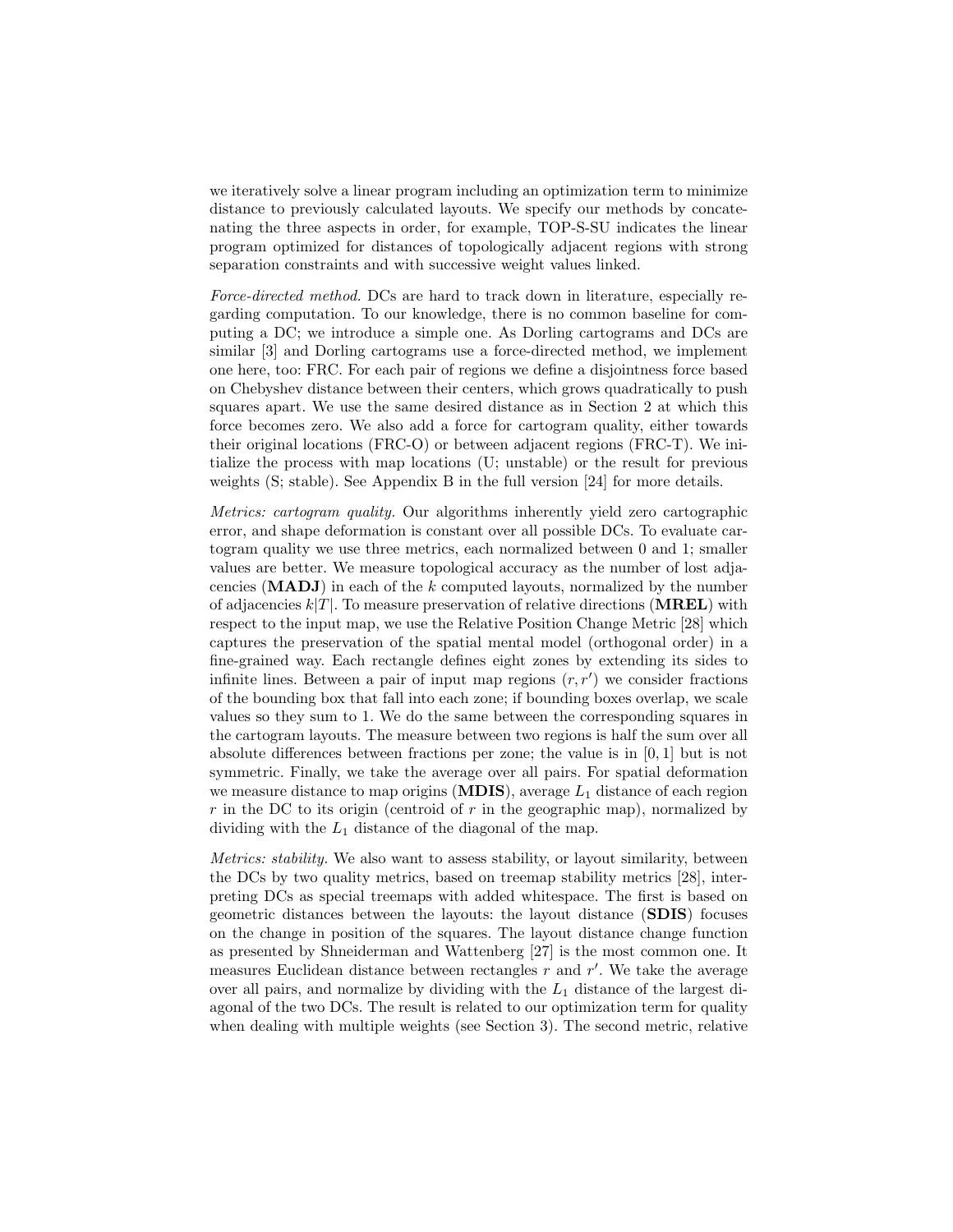directions between layouts (SREL), focuses on changes in relative directions; it is analogous to MREL, but compares two layouts instead.

Datasets. We run experiments on real-world datasets. For time-series data, we expect a gradual change and strong correlation between the different values. For weight-vectors data, we expect more erratic changes and less correlation. We use two maps with rather different geographic structures: the first (World) is a map of world countries, having mixed region (country) sizes in a rather unstructured manner; the second (US) is a map of the 48 contiguous US states, having relatively high structure in sizes of its states, with large states in the middle and along the west coast and many smaller states along the east coast. We collected five time series for the World and four for the US map of which the details are given in Appendix C in the full version [\[24\]](#page-13-15). We transformed these into a weight-vectors dataset by taking the values of 2016 for each of these time series, resulting in five weight vectors for the World map, and four for the US map.

The various datasets have different scales, and need be projected into a reasonable square size to compute a DC. We compute the diagonal  $\Delta$  of the bounding box of the map. For a time-series dataset, we find the region  $r$  with maximal  $w_i(r)$  for any i and scale values such that  $w_i(r) = \Delta/4$ . For a weight-vectors dataset, we do the same, but scale the values for each DC separately.

Running times. We ran the experiments using IBM ILOG CPLEX 12.8 to solve the (I)LP. We observe the following running times on a normal laptop: \*-\*-IT and FRC-O- $*$  finished within seconds (USA) or a minute (World);  $*$ - $*$ -{SU,CO} took around a minute (USA) or below 5 minutes (World); FRC-T-\* was completed in minutes (USA) or hours (World).  $CNT-*^*$  is an an *integer* linear program rather than a regular linear program (or force-directed method); its computational complexity is significantly higher, and intractable in many cases. Only CNT-\*-IT variants were successfully solved, and only on the US map; for all other cases it ran out of memory (48 GB allocated).

# 5 Experimental results

We discuss results and four questions: 1) How much does the strong versus weak setting affect quality? 2) How much does stability implementation matter? 3) Which optimization criteria perform best? 4) What is the effect of separation constraints in our LP, compared to a force-directed method for DCs? Fig. [3](#page-10-0) shows the result of two algorithms for the US. Appendix D and the supplementary video in the full version [\[24\]](#page-13-15) show more DCs for different settings.

Strong versus weak setting. Fig. [4](#page-10-1) shows the average metric values for the iterative variants, over all datasets and linear programs. We find that the strong case (additional separation constraints) reduces the error in relative direction for both cartogram quality and stability: the average score for MREL, including CNT variants where possible, reduces from 0.21 to 0.16; similarly, stability (SREL) decreases from 0.059 to 0.045 due to decreased movement freedom of the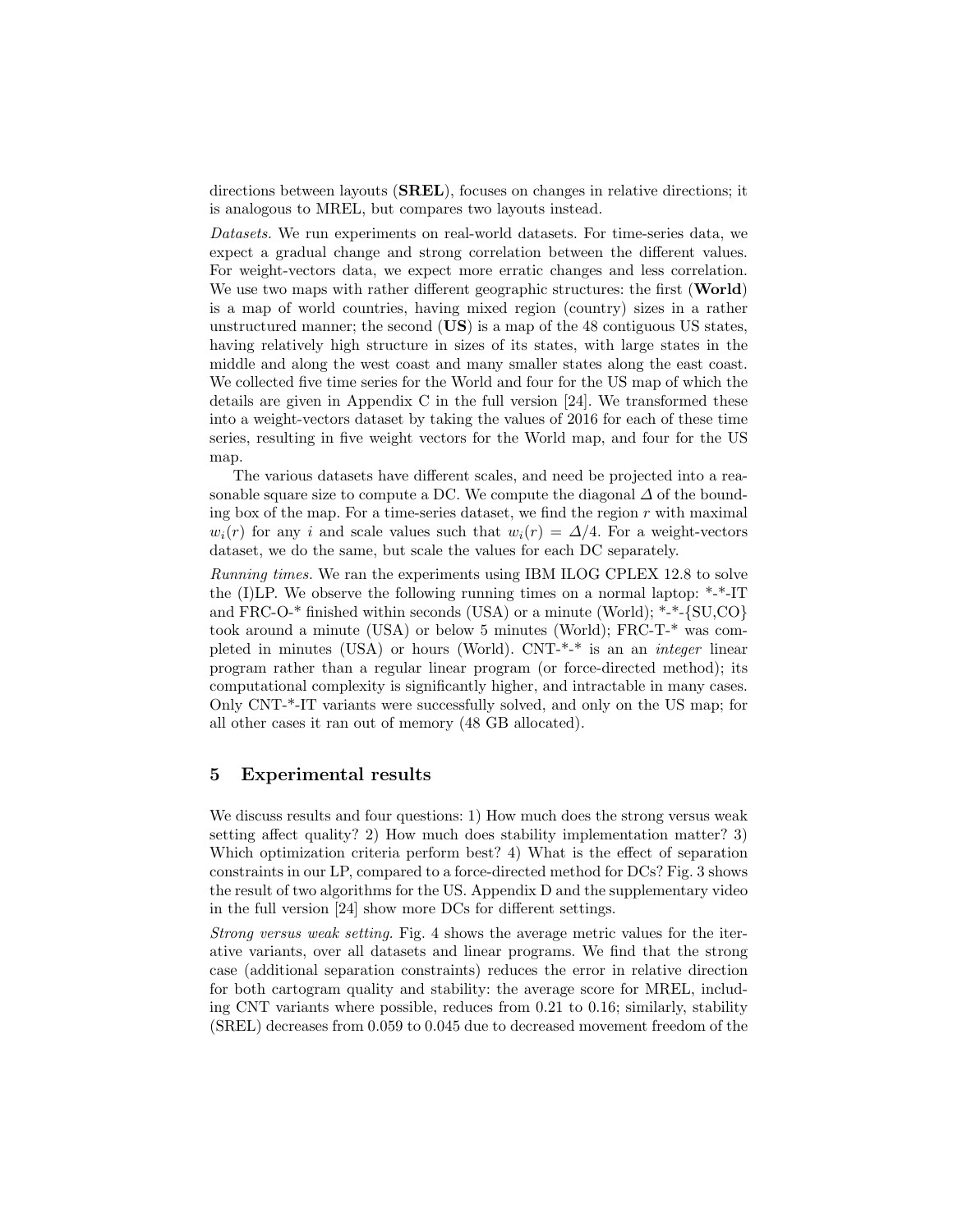

<span id="page-10-0"></span>Fig. 3. US election turnout data DC in 2016, by TOP-W-CO and CNT-W-IT.



<span id="page-10-1"></span>Fig. 4. Bar chart of average metric scores, for IT settings of all linear programs and the FRC directed variants. We see similar effects when switching from the weak version to the strong version of the IT setting for all three optimization settings. We also see a strong effect when choosing different optimization settings for the IT setting. FRC is generally outperformed by the {TOP,ORG}-W-IT variants.

squares. This is at the expense of topological error (MADJ increases from 0.58 to 0.61) and origin displacement (MDIS increases from 0.16 to 0.17). The effect is present independent of optimization criterion and stability implementation though its strength varies. Effects remain noticeable but of varying strength when we control for type of dataset, except MDIS slightly decreases for US datasets (0.116 to 0.107) in the strong setting. We also see a clear difference between optimization terms (CNT, TOP, ORG), discussed later.

Stability implementation. In time-series datasets there is little difference in stability over the three settings: time series data change gradually over time so choosing which pairs to optimize does not have much influence. In weight-vectors datasets, even with only few weights per region (five for the World, four for the US), an effect becomes noticeable in the IT setting. CO and SU behave nearly identical, but this might be an artifact of only having a few weights per region. Compared to CO (and SU) setting, the iterative version scores better on MDIS (0.31 versus 0.26) but worse on the stability metric SDIS (0.084 versus 0.10). For weight-vectors datasets it is thus better to use the SU variant as this achieves better stability and is only slightly more expensive to compute compared to IT variants. The added complexity of CO does not seem to pay off.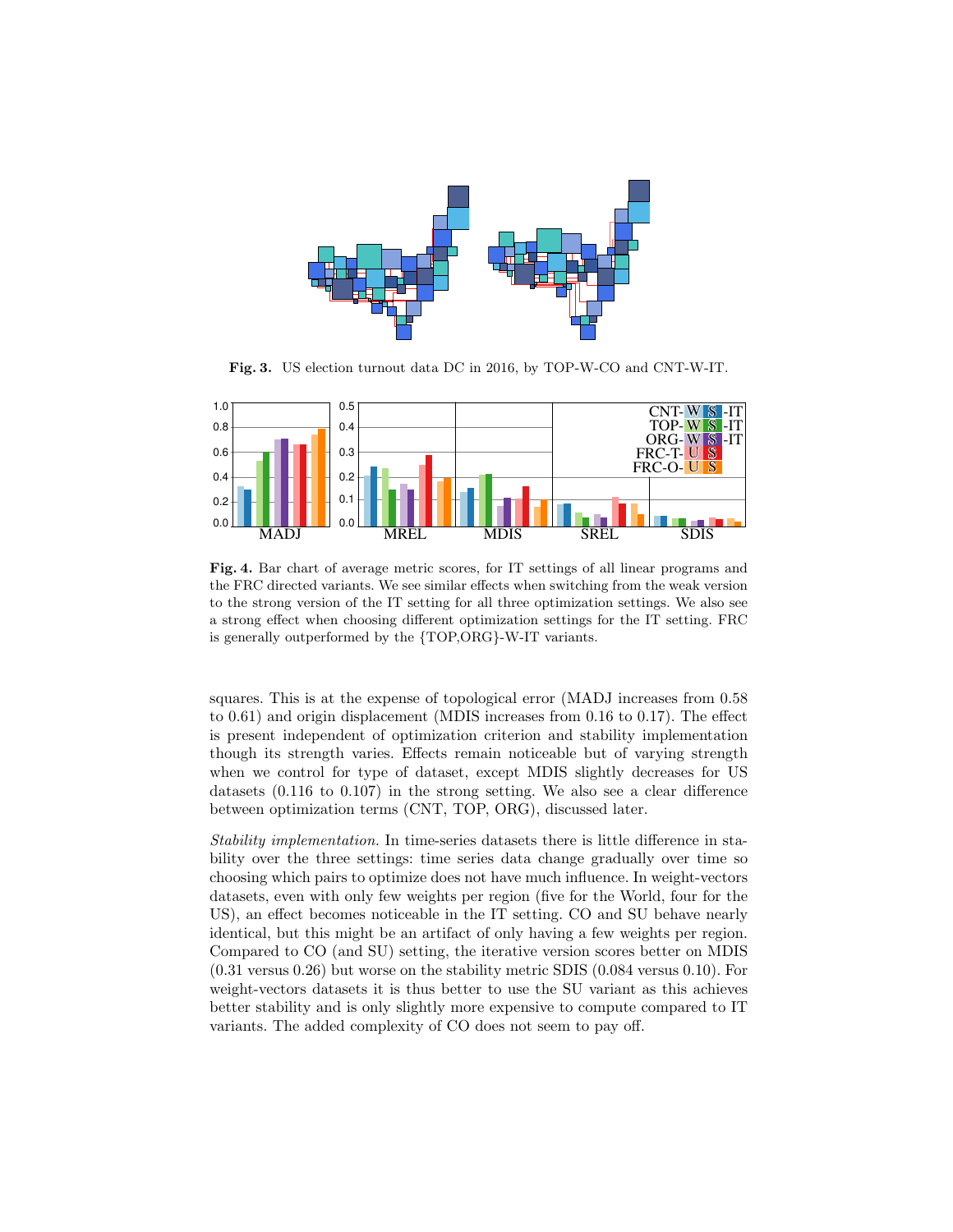Optimization criteria. We use three metrics for cartogram quality: MADJ and MDIS are optimized explicitly with the CNT and ORG objectives respectively, the third metric MREL corresponds to a secondary objective term. To compare the TOP/CNT/ORG objective terms, we consider the IT variant (see Fig. [4\)](#page-10-1), as other stability implementations could not solve the CNT objective; still, we found similar patterns for the SU and CO cases.

For MADJ, CNT finds the optimal value (0.31) under the given constraints. TOP (0.57) does clearly better than ORG (0.70), somewhat in contrast to observations of [\[10,](#page-12-7) [21\]](#page-13-12): for grid maps, the MDIS metric that ORG optimizes is a good proxy for maintaining topology; our results suggest this is not so for DCs.

For MDIS and MREL metrics ORG performs best; for MDIS, CNT performs slightly better compared to TOP and vice versa for MREL. Thus, in terms of spatial quality, ORG seems a good objective, except for topological error – which is typically of primary concern for cartograms.

For stability metrics SDIS and SREL, ORG outperforms TOP which outperforms CNT. We explain it by inherent stability of the map which is the same for all DCs. CNT does poorly; it is fairly unconstrained for lost adjacencies whereas TOP aims to keep such pairs close.

ORG scores best on all metrics except MADJ; its MADJ score is high, losing 70% of adjacencies on average. In contrast, CNT optimizes the number of adjacencies, but is clearly worse on other metrics and is computationally expensive. There is thus a trade-off present between topological error and other quality aspects. TOP makes this trade-off, scoring reasonably on most metrics.

Comparison to FRC. Our linear programs enforce separation constraints which help maintain spatial relations and the spatial mental model; they are required for the linear program but not in general. To study their effect, we compare to FRC which does not enforce separation constraints; results are shown in Fig. [4.](#page-10-1) Comparing FRC-T and FRC-O variants, we see the same behavior as in the TOP versus ORG linear programs: FRC-O performs worse than FRC-T on ADJ, and better on the other metrics. Layout initialization trades off stability versus cartogram quality: FRC-\*-S variants have better stability scores and worse quality scores compared to FRC-\*-U.

As it has the fewest constraints, we compare ORG-W-IT to FRC methods: FRC-O-\* are slightly worse or equal to ORG-W-IT on all metrics; FRC-T-\* are worse than ORG-W-IT on all metrics except ADJ where it is a lightly better, but the number of adjacencies lost is still clearly higher compared to TOP-W-IT.

To conclude, in general we outperform FRC for the various metrics by an appropriate setting in our linear program. No single setting outperforms all FRC variants. The large difference with TOP-variants in terms of MADJ suggests TOP variants are a good choice for high-quality stable DCs.

#### 6 Discussion and future work

We described a linear program to compute stable Demers cartograms, based on separation constraints and minimizing distance between adjacent regions.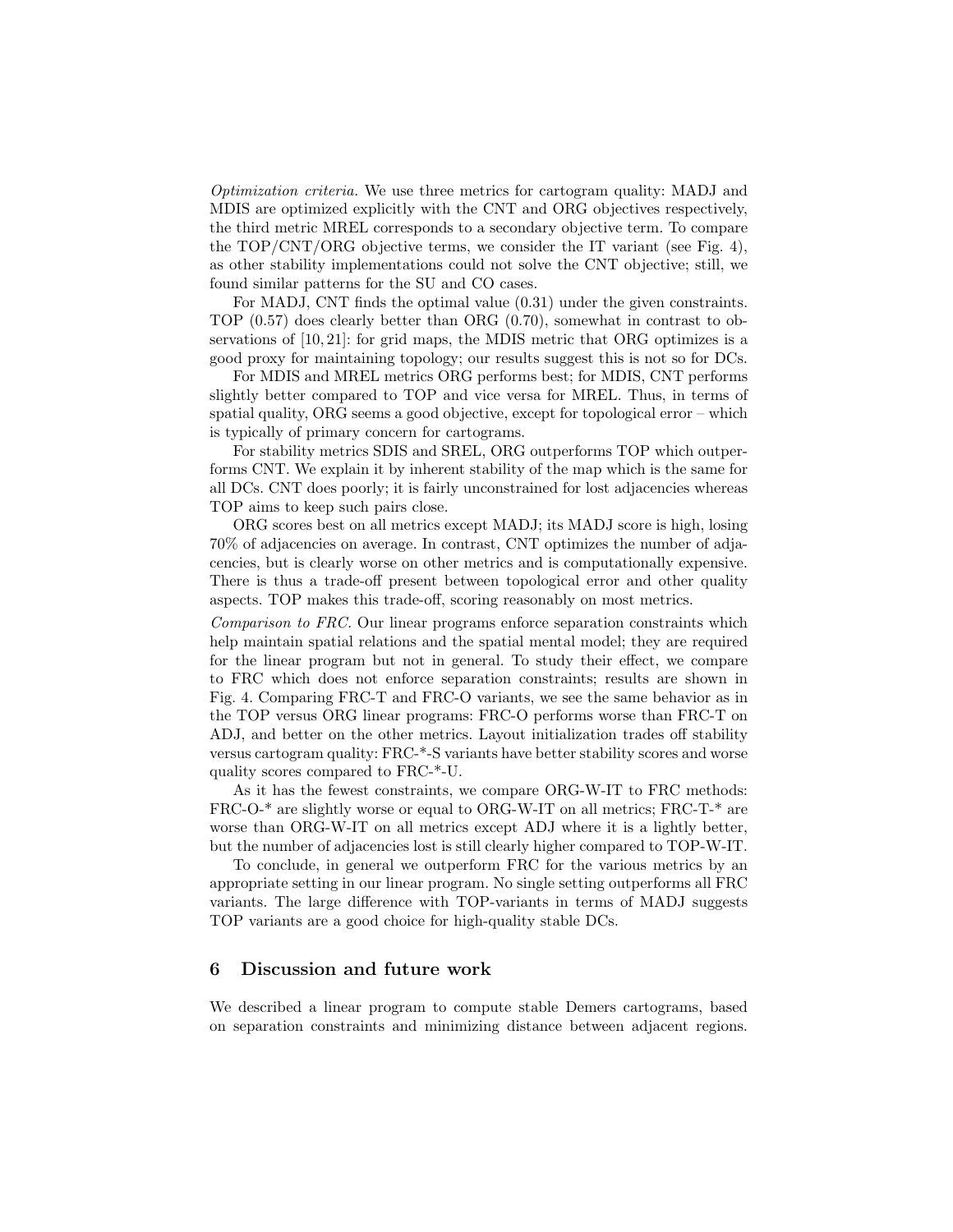It allows overlap-free transitions between weight functions and connecting lost adjacencies with short, low-complexity leaders. Experiments show it offers a good trade-off between topological error and other criteria. It outperforms basic forcedirected layouts, though there is not a unique variant that does so, suggesting an interplay between separation constraints, optimization and quality metrics.

In future work we may consider stability in other cartogram styles, and perform human-centered comparisons in addition to computational ones, with methods implemented in interactive systems; such systems can, e.g., emphasize adjacent regions by drawing leaders (at all or more clearly) or link regions back to the geographic map. We focused on Demers cartograms, but there are many different styles of cartograms. Future work may also investigate stable variants of such other cartogram styles and quantitatively or qualitatively compare them.

#### References

- <span id="page-12-2"></span>1. Alam, M.J., Biedl, T., Felsner, S., Kaufmann, M., Kobourov, S.G., Ueckerdt, T.: Computing cartograms with optimal complexity. Discrete & Computational Geometry 50(3), 784–810 (2013).<https://doi.org/10.1007/s00454-013-9521-1>
- <span id="page-12-4"></span>2. Alam, M.J., Kobourov, S.G., Veeramoni, S.: Quantitative measures for cartogram generation techniques. Computer Graphics Forum 34(3), 351–360 (2015). <https://doi.org/10.1111/cgf.12647>
- <span id="page-12-0"></span>3. Bortins, I., Demers, S., Clarke, K.: Cartogram types. [http://www.ncgia.ucsb.edu/](http://www.ncgia.ucsb.edu/projects/Cartogram_Central/types.html) [projects/Cartogram](http://www.ncgia.ucsb.edu/projects/Cartogram_Central/types.html) Central/types.html (2002)
- <span id="page-12-9"></span>4. Bowen, C., Durocher, S., Löffler, M., Rounds, A., Schulz, A., Tóth, C.D.: Realization of simply connected polygonal linkages and recognition of unit disk contact trees. In: Di Giacomo, E., Lubiw, A. (eds.) Graph Drawing and Network Visualization (GD). LNCS, vol. 9411, pp. 447–459. Springer (2015). [https://doi.org/10.1007/978-3-319-27261-0](https://doi.org/10.1007/978-3-319-27261-0_37) 37
- <span id="page-12-5"></span>5. Breu, H., Kirkpatrick, D.G.: Unit disk graph recognition is NP-hard. Computational Geometry 9(1-2), 3–24 (1998). [https://doi.org/10.1016/S0925-](https://doi.org/10.1016/S0925-7721(97)00014-X) [7721\(97\)00014-X](https://doi.org/10.1016/S0925-7721(97)00014-X)
- <span id="page-12-8"></span>6. Buchin, K., Kusters, V., Speckmann, B., Staals, F., Vasilescu, B.: A splitting line model for directional relations. In: Advances in Geographic Information Systems (SIGSPATIAL). pp. 142–151. ACM (2011). <https://doi.org/10.1145/2093973.2093994>
- <span id="page-12-3"></span>7. Buchin, K., Speckmann, B., Verdonschot, S.: Evolution strategies for optimizing rectangular cartograms. In: Xiao, N., Kwan, M.P., Goodchild, M.F., Shekhar, S. (eds.) Geographic Information Science (GIScience). LNCS, vol. 7478, pp. 29–42. Springer (2012). [https://doi.org/10.1007/978-3-642-33024-7](https://doi.org/10.1007/978-3-642-33024-7_3) 3
- <span id="page-12-6"></span>8. Di Giacomo, E., Didimo, W., Hong, S.H., Kaufmann, M., Kobourov, S.G., Liotta, G., Misue, K., Symvonis, A., Yen, H.C.: Low ply graph drawing. In: Information, Intelligence, Systems and Applications (IISA). IEEE (2015). <https://doi.org/10.1109/IISA.2015.7388020>
- <span id="page-12-1"></span>9. Dorling, D.: Area cartograms: their use and creation. No. 59 in Concepts and Techniques in Modern Geography, University of East Anglia: Environmental Publications (1996), [http://www.dannydorling.org/?page](http://www.dannydorling.org/?page_id=1448) id=1448
- <span id="page-12-7"></span>10. Eppstein, D., van Kreveld, M., Speckmann, B., Staals, F.: Improved grid map layout by point set matching. International Journal of Computational Geometry & Applications 25(02), 101–122 (2015).<https://doi.org/10.1142/S0218195915500077>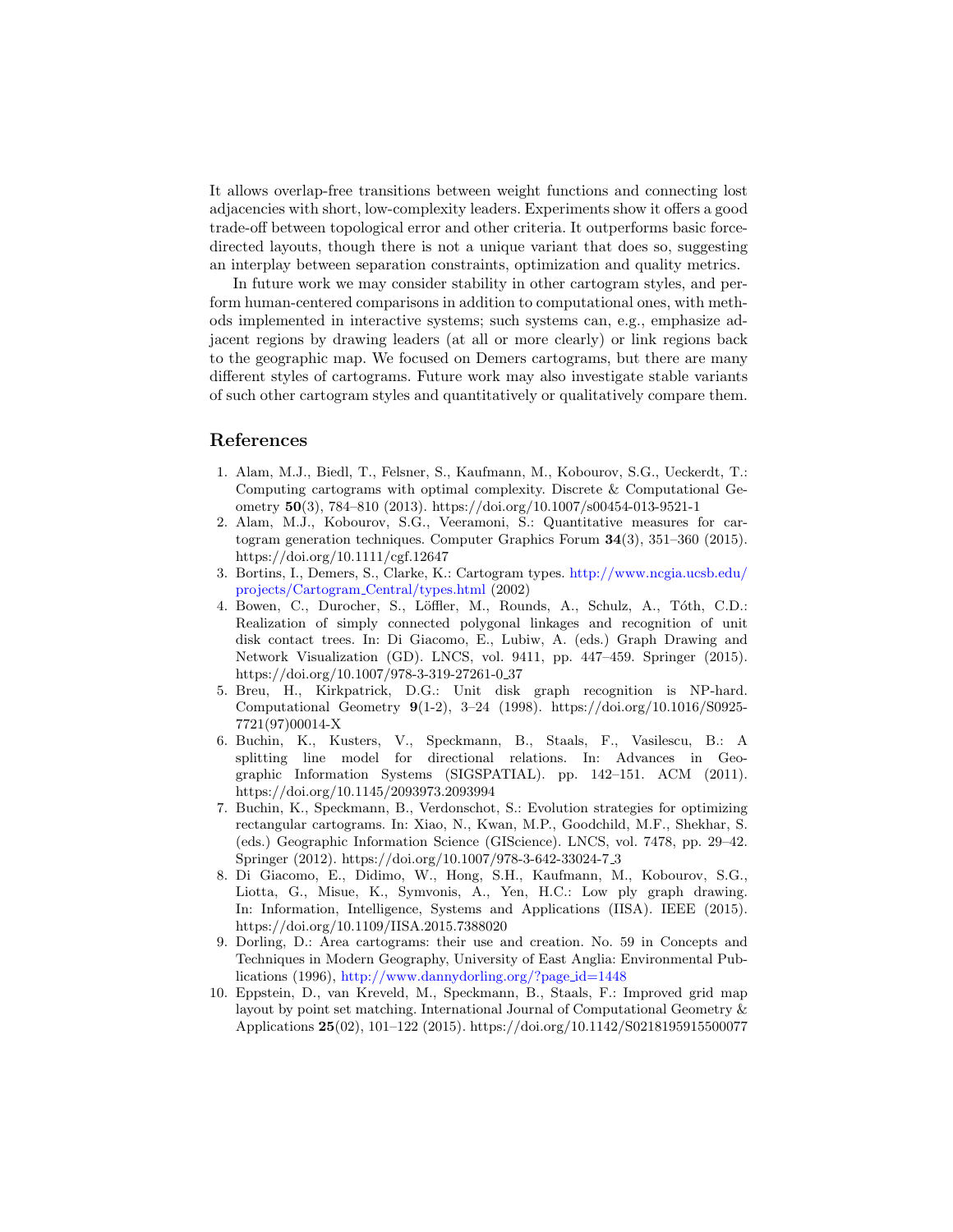- <span id="page-13-8"></span>11. Eppstein, D., Mumford, E., Speckmann, B., Verbeek, K.: Area-universal rectangular layouts. In: Symposium on Computational Geometry (SoCG). pp. 267–276. ACM (2009).<https://doi.org/10.1145/1542362.1542411>
- <span id="page-13-6"></span>12. Gastner, M., Newman, M.: Diffusion-based method for producing density-equalizing maps. Proceedings of the National Academy of Sciences of the United States of America 101, 7499–7504 (2004). <https://doi.org/10.1073/pnas.0400280101.>
- <span id="page-13-5"></span>13. Heilmann, R., Keim, D., Panse, C., Sips, M.: Recmap: Rectangular map approximations. In: Information Visualization (InfoVis). pp. 33–40. IEEE (2004). <https://doi.org/10.1109/INFVIS.2004.57>
- <span id="page-13-14"></span>14. Hliněný, P.: Contact graphs of line segments are NP-complete. Discrete Mathematics 235(1–3), 95–106 (2001). [https://doi.org/10.1016/S0012-365X\(00\)00263-6](https://doi.org/10.1016/S0012-365X(00)00263-6)
- <span id="page-13-7"></span>15. House, D.H., Kocmoud, C.J.: Continuous cartogram construction. In: IEEE Conference on Visualization. pp. 197–204 (1998). <https://doi.org/10.1109/VISUAL.1998.745303>
- <span id="page-13-10"></span>16. Johnson, T., Acedo, C., Kobourov, S., Nusrat, S.: Analyzing the evolution of the Internet. In: Eurographics Conference on Visualization (EuroVis). pp. 43–47. Eurographics Association (2015).<https://doi.org/10.2312/eurovisshort.20151123>
- <span id="page-13-9"></span>17. Keim, D.A., North, S.C., Panse, C.: Cartodraw: A fast algorithm for generating contiguous cartograms. IEEE Transactions on Visualization and Computer Graphics  $10(1)$ , 95–110 (2004).<https://doi.org/10.1109/TVCG.2004.1260761>
- <span id="page-13-11"></span>18. Klemz, B., Nöllenburg, M., Prutkin, R.: Recognizing weighted disk contact graphs. In: Di Giacomo, E., Lubiw, A. (eds.) Graph Drawing and Network Visualization (GD). LNCS, vol. 9411, pp. 433–446. Springer (2015). [https://doi.org/10.1007/978-](https://doi.org/10.1007/978-3-319-27261-0_36) [3-319-27261-0](https://doi.org/10.1007/978-3-319-27261-0_36) 36
- <span id="page-13-3"></span>19. van Kreveld, M., Speckmann, B.: On rectangular cartograms. Computational Geometry 37(3), 175–187 (2007).<https://doi.org/10.1016/j.comgeo.2006.06.002>
- <span id="page-13-13"></span>20. Meulemans, W.: Efficient optimal overlap removal: Algorithms and experiments. Computer Graphics Forum 38(3), 713–723 (2019). <https://doi.org/10.1111/cgf.13722>
- <span id="page-13-12"></span>21. Meulemans, W., Dykes, J., Slingsby, A., Turkay, C., Wood, J.: Small multiples with gaps. IEEE Transactions on Visualization and Computer Graphics 23(1), 381–390 (2017).<https://doi.org/10.1109/TVCG.2016.2598542>
- <span id="page-13-2"></span>22. Misue, K., Eades, P., Lai, W., Sugiyama, K.: Layout adjustment and the mental map. Journal of Visual Languages & Computing  $6(2)$ , 183-210 (1995). <https://doi.org/10.1006/jvlc.1995.1010>
- <span id="page-13-0"></span>23. Munzner, T.: Visualization analysis and design. AK Peters/CRC Press (2014)
- <span id="page-13-15"></span>24. Nickel, S., Sondag, M., Meulemans, W., Chimani, M., Kobourov, S., Peltonen, J., Nöllenburg, M.: Computing stable Demers cartograms. CoRR abs/1908.07291 (2019), <http://arxiv.org/abs/1908.07291>
- <span id="page-13-1"></span>25. Nusrat, S., Kobourov, S.: The state of the art in cartograms. Computer Graphics Forum 35(3), 619–642 (2016).<https://doi.org/10.1111/cgf.12932>
- <span id="page-13-4"></span>26. Raisz, E.: The rectangular statistical cartogram. Geographical Review 24(2), 292– 296 (1934).<https://doi.org/10.2307/208794>
- <span id="page-13-17"></span>27. Shneiderman, B., Wattenberg, M.: Ordered treemap layouts. In: Information Visualization (InfoVis). pp. 73–78. IEEE (2001). <https://doi.org/10.1109/INFVIS.2001.963283>
- <span id="page-13-16"></span>28. Sondag, M., Speckmann, B., Verbeek, K.: Stable treemaps via local moves. IEEE Transactions on Visualization and Computer Graphics 24(1), 729–738 (2018). <https://doi.org/10.1109/TVCG.2017.2745140>